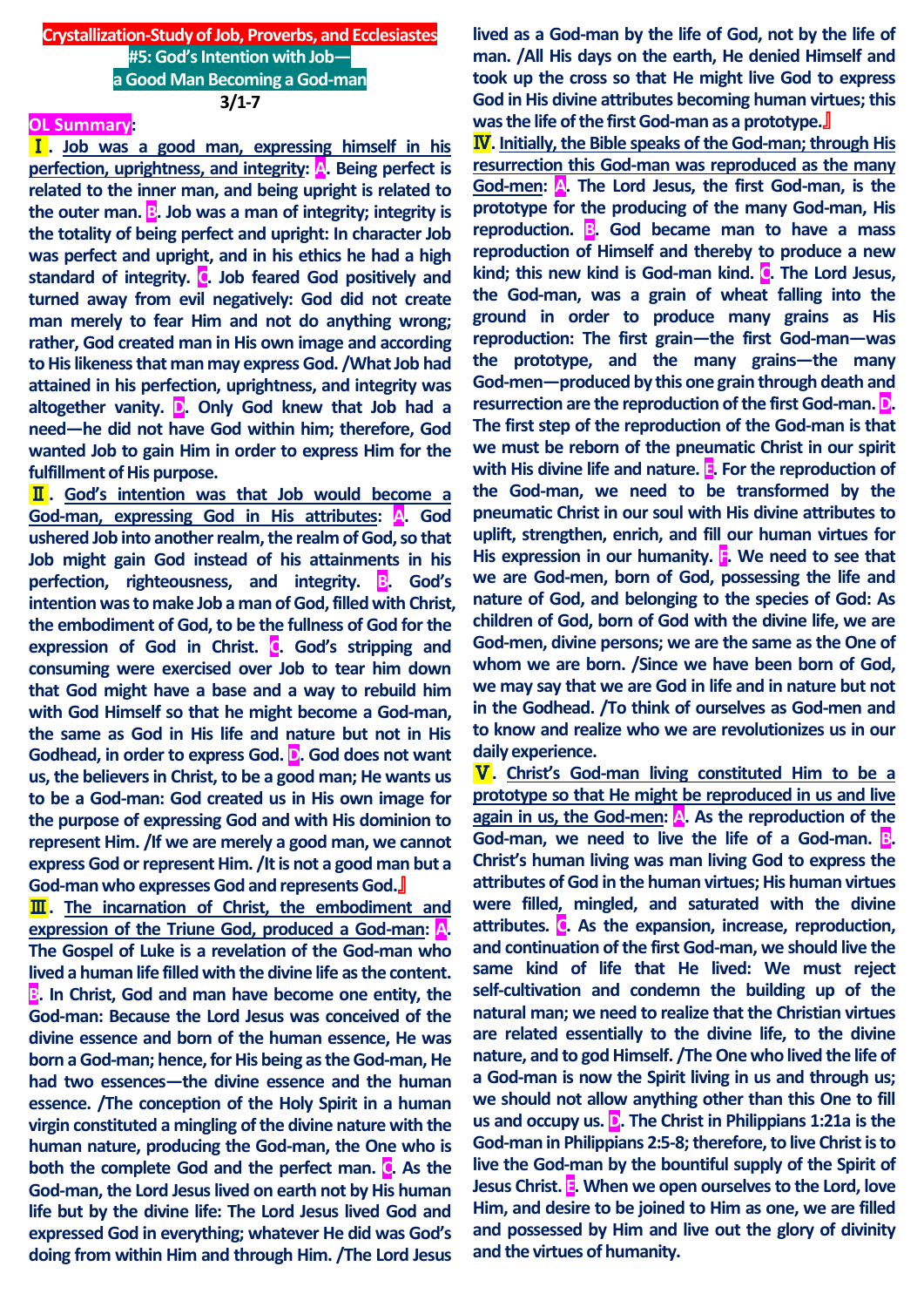## CP1:The most positive thing is to express God. By eating from the tree of life, having God-man living and express God.

**OL1**: Job was a good man, expressing himself in his perfection, uprightness, and integrity. Gen. 1:26 And God said, Let Us make man in Our image, according to Our likeness… Job 2:3 …Have you considered My servant Job?…He still holds fast his integrity… God did not create man to fear Him without doing anything wrong. The Bible tells us that God created man in His own image and after His likeness that man may express Him. This is the most positive thing among all positive things….The most positive thing is to express God. To express God is higher than fearing God and turning away from evil.

In 27:5 Job says to his friends, "Until I die, I will not put away my integrity from me." Finally, in 31:6 Job declares, "Let God know my integrity."… Integrity is the totality of being perfect and being upright; it is the totality of perfection plus uprightness. With respect to Job, integrity is the total expression of what he is. In character he is perfect and upright, and in his ethics he has a high standard of integrity. It was not easy for God to gain a person like Job who feared God and turned away from evil. Yet what Job had attained was altogether vanity. It did not fulfill God's purpose, and it did not satisfy God's desire. Thus, God was lovingly concerned for Job. OL2:God's intention was that Job would become a God-man, expressing God in His attributes. 1 Tim. 6:11 But you, O man of God, flee these things, and pursue righteousness, godliness, faith, love, endurance, meekness. 2 Tim. 3:17That the man of God may be complete, fully equipped for every good work. The God-men not only have two lives, but they also have two natures, humanity and divinity…. Religion always cultivates man's natural capacity in order to build up the self. Education does the same thing; it merely builds up the human being…. The Bible does not build up the natural man; rather, it builds up a God-man. My burden in the Lord's ministry is not to build you up to be a nice man, a good man, or a gentle man, but to be a God-man. I have given thousands of messages on how to be a Christman, a God-man. In the Lord's recovery our teaching is not to raise up good men… but to raise up God-men. Do not try in yourself to love others. The more you try to love others, the more you will eventually hate others. If you try to be humble, you will be proud. You may even have the inward attitude—"Don't you know that I am so humble?" This is pride.

### Application: Newly saved, Youth and College Students

There are some issues of striving to do good and be a good man apart from Christ. (1) It is outside the economy of God because it does not have God as its content, does not express God, and cannot represent God; (2) establishing good without God is to take the tree of the knowledge of good and evil as its source; and (3) establishing good within the realm of the knowledge of good and evil is to exalt it and become proud.

2000 years before Christ came, in the time of the Old Testament, there was the Law.The function of the law was to protect the sheep in the fold before the coming of Christ. The

sheep were to be protected in the fold during the night. When the sun rose, the shepherd would lead the sheep out of the fold and into the green pastures. Hallelujah, Christ has come as the true Sun. The night is over and it is now day time. Christ is the Sun, the Shepherd, and the Pasture.

For you, it would mean the following: "Until you believed in Christ and were baptized, you were regulated by your parents, family, school and so forth, taught to study diligently every day, to keep away from evil and love others, and that was what you did, hence you were protected accordingly. Now that your spirit has been regenerated and Christ is living inside you, together with the Lord, in the Lord, and for His testimony, you can carry out what you have learned before you were saved. You then can enjoy Christ as the green pasture, study or work diligently, and love your friends. In this way, you can experience Christ and express Him." For example, you were told to study for your future, and you did. But now that you are a child of God, a brother in Christ, you study for the sake of the gospel, for the testimony of the Lord. In the past, it was almost unquestioned what the motivation for studying was, whether it be jealousy or ambition. But now, the motive out of a pure heart is tested. If you study for the sake of the Lord's testimony, for the sake of the gospel, you will experience the Lord as wisdom, understanding, perseverance, breakthrough, and so forth. You will express the Lord in your studies and thank the Lord regardless of what the results might be.

God's intention for you is not that you become a good man, but that you become a God-man. Such a man is one who exercises the spirit to pray. And he is one who loves those around him with the love of God for the sake of the gospel and supplies them with Christ. Experience in your relations to others as the power to reconcile, love, unite, and forgive people against Satan's dividing work in people.

Brother's testimony: When I changed my job to a new company, there was a serious problem of discord among the company's executives. As I later found out, their problems were caused by a certain matter 30 years ago, and they seemed to be having a hard time getting along. I remembered and thanked Brother Lee for pointing out, based on the teachings of the Bible, that "not forgiving people's sins hinders them from increasing in numbers." As I listened to their stories, I re-recognized the shortcomings from the very detailed nature of the Japanese people. They paid too much attention to the details and could not forgive others forever. Lord, I thank You that I am being saved from the culture in my church life. Please save me furthermore from the Japanese culture.

Prayer: Oh Lord Jesus, save me from establishing good without God and exalting it as pride. I will not walk the line of the tree of the knowledge of good and evil. God created man in his own image, for man to express God. This is the most positive thing. I build up God-man according to the teachings of the Bible. Exercise the spirit and pray and set my mind on the spirit. Let me love those around mewith the love of God for the sake of the gospel, and make me suppliers of Christ to them. Amen!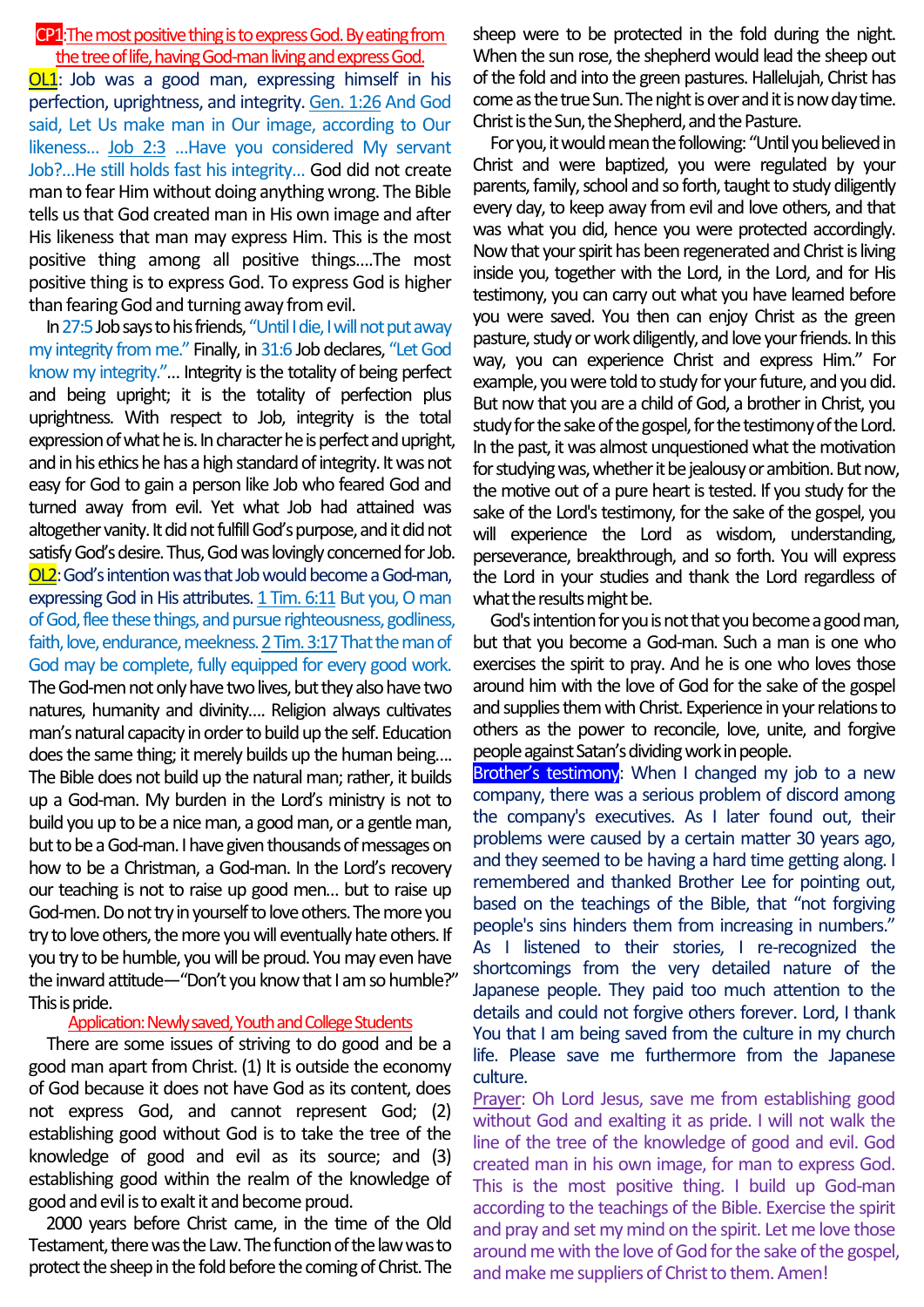## CP2:The secret of the overcome of the New Testament believers is to express God with the humanity uplifted by the divine attributes

**OL1**: The incarnation of Christ, the embodiment and expression of the Triune God, produced a God-man.

Luke 1:35 And the angel…said to her, The Holy Spirit will come upon you, and the power of the Most High will overshadow you; therefore also the holy thing which is born will be called the Son of God. Rom. 8:29 Because those whom He foreknew, He also predestinated to be conformed to the image of His Son, that He might be the Firstborn among many brothers.

We use attributes in relation to God and virtues in relation to man. The Lord Jesus possesses both the divine nature with its divine attributes and the human nature with its human virtues…. Because the Lord Jesus was conceived of the Holy Spirit with the divine essence, He possesses the divine nature with the divine attributes. Because He was born of a human virgin with the human essence, He possesses the human virtues. Therefore, while He was on earth, He lived a life that was both human and divine.

Today the Christ who lives in us is still the One who possesses the human virtues strengthened and enriched by the divine attributes. The Christ who is being dispensed into us is a composition of the divine nature with its divine attributes and the human nature with its human virtues. While He was on earth, He lived a life that was a composition of these two. From the time of His resurrection He has been seeking to live in the believers the kind of life He lived on earth. This means that within us today Christ is still living a life that is a composition of the divine nature with its divine attributes and the human nature with its human virtues. If we see this, we shall say with Paul, "It is no longer I who live, but it is Christ who lives in me" (Gal. 2:20). OL2: As the God-man, the Lord Jesus lived on earth not by His human life but by the divine life.The Lord Jesus lived as a God-man by the life of God, not by the life of Man.All His days on the earth, He denied Himself and took up the cross so that He might live God to express God in His divine attributes becoming human virtues; this was the life of the first God-man as a prototype. John 5:19 …The Son can do nothing from Himself except what He sees the Father doing, for whatever that One does, these things the Son also does in like manner.  $14:10$  Do you not believe that I am in the Father and the Father is in Me? The words that I say to you I do not speak from Myself, but the Father who abides in Me does His works.

Intrinsically speaking, to follow Jesus is to be a xerox copy of that first God-man. To follow Jesus is to live the life of a God-man, not by the human life but by the divine life, so that God may be expressed, or manifested, in the flesh in all His divine attributes becoming the human virtues.

### Application to business person/graduate students

The Lord Jesus, as a God-man, did not live by the human life on earth, but by the divine life. Since the Lord is the pattern of the God-man living, you should learn to crucify the old man and let Christ live in you in order to live the God-man life. For example, you should not change jobs when your old man wants to, but if your new man, which is the man who expresses Christ through the humanity which is strengthened and enriched by the divine attributes, does it, then you should change jobs.

2 Chronicles 20:15-17 from our recent daily reading say: "Thus says Jehovah to you, Do not be afraid nor dismayed because of this great multitude, for the battle is not yours but God's. Tomorrow go down against them. …It is not for you to fight in this battle. …Tomorrow go out to meet them, for Jehovah is with you".

Business life is a daily battle. In Old Testament times, God's presence was the secret to winning the battle. In the New Testament, the secret is not only that the Lord is with us, but also that we deny the old man and Christ lives inside the new man. The new man has human virtues that are strengthened and enriched by divine attributes such as love, light, holiness, righteousness, wisdom, and power. Man's virtues were created in the form of God's attributes. This is for the hand, the divine attribute, to enter in the glove, the human virtues. The glove is strengthened and enriched by putting the hand inside. Then the glove can express the hand and function properly. This putting the hand in the glove is the secret of winning the battle for the New Testament believers.

Also, this secret can only be obtained in the church life. Many God-men will be built up to become the one Body of Christ. And this Body is able to put on the whole armor of God. Apart from the church life, you will never be able to fight.

For example, you are in competition with your colleagues in the company. If you take it easy, you will be left behind. It's also a challenge because it requires specialized knowledge and skills, English language proficiency (and in some cases Chinese language proficiency), and management skills. But you should never think, "I can't do the service of the Church in this situation". Brother Lee said that the church life, including services, is the best entertainment and relaxation. In addition, communication skills are very important in business, but they are difficult to acquire. However, it is naturally nurtured in the fellowship of service in the church life. In the church life, your human virtues and abilities are strengthened by the Divine Attributes. Practicing the normal church life and enjoying Christ is the secret to winning the battle of your business life.

Prayer: Lord, business life is a daily battle. The secret to winning the battle is to experience Christ in the Body life. Apart from the church life, I can never fight. In the church life, I can have the humanity which is strengthened and enriched by the divine virtues. Then my virtues and ability are uplifted so that I can express Christ and function properly in my business life. This is the secret to my winning the battle.